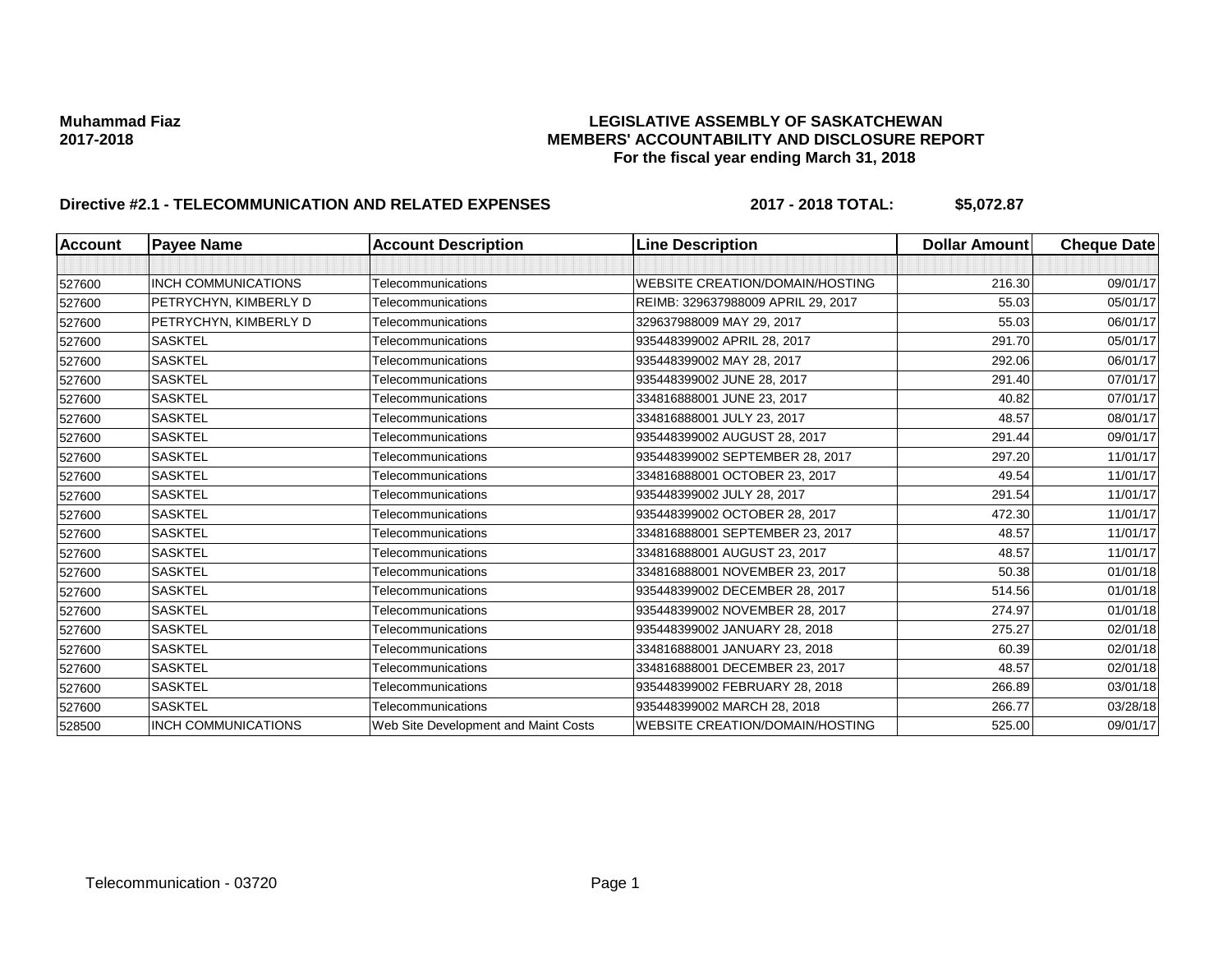### **LEGISLATIVE ASSEMBLY OF SASKATCHEWAN MEMBERS' ACCOUNTABILITY AND DISCLOSURE REPORT For the fiscal year ending March 31, 2018**

# **Directive #3.1 - MLA TRAVEL AND LIVING EXPENSES 2017 - 2018 TOTAL: \$5,678.97**

| <b>Account</b> | <b>Payee Name</b> | <b>Account Description</b>  | <b>Line Description</b>          | <b>Dollar Amount</b> | <b>Cheque Date</b> |
|----------------|-------------------|-----------------------------|----------------------------------|----------------------|--------------------|
|                |                   |                             |                                  |                      |                    |
| 541900         | FIAZ, MUHAMMAD    | <b>Elected Rep - Travel</b> | MLA TRAVEL APRIL 24 - 29, 2017   | 287.56               | 06/01/17           |
| 541900         | FIAZ, MUHAMMAD    | <b>Elected Rep - Travel</b> | MLA TRAVEL MAY 16 - 31, 2017     | 258.67               | 06/01/17           |
| 541900         | FIAZ, MUHAMMAD    | Elected Rep - Travel        | MLA TRAVEL MAY 1 - 15, 2017      | 719.93               | 06/01/17           |
| 541900         | FIAZ, MUHAMMAD    | Elected Rep - Travel        | MLA TRAVEL APRIL 1 - 22, 2017    | 347.98               | 06/01/17           |
| 541900         | FIAZ, MUHAMMAD    | Elected Rep - Travel        | MLA TRAVEL AUGUST 1-23, 2017     | 274.46               | 09/01/17           |
| 541900         | FIAZ, MUHAMMAD    | <b>Elected Rep - Travel</b> | MLA TRAVEL SEPTEMBER 16, 2017    | 100.00               | 09/14/17           |
| 541900         | FIAZ, MUHAMMAD    | Elected Rep - Travel        | MLA TRAVEL JUNE 15-30, 2017      | 196.02               | 09/21/17           |
| 541900         | FIAZ, MUHAMMAD    | Elected Rep - Travel        | MLA TRAVEL JULY 1-31, 2017       | 104.88               | 09/21/17           |
| 541900         | FIAZ, MUHAMMAD    | <b>Elected Rep - Travel</b> | MLA TRAVEL JUNE 1-14, 2017       | 163.58               | 09/21/17           |
| 541900         | FIAZ, MUHAMMAD    | Elected Rep - Travel        | MLA TRAVEL AUGUST 24-31, 2017    | 44.24                | 09/21/17           |
| 541900         | FIAZ, MUHAMMAD    | <b>Elected Rep - Travel</b> | MLA TRAVEL NOVEMBER 15, 2017     | 25.00                | 11/01/17           |
| 541900         | FIAZ, MUHAMMAD    | <b>Elected Rep - Travel</b> | MLA TRAVEL NOVEMBER 1-21, 2017   | 978.12               | 12/10/17           |
| 541900         | FIAZ, MUHAMMAD    | <b>Elected Rep - Travel</b> | MLA TRAVEL OCTOBER 20-31, 2017   | 270.35               | 12/10/17           |
| 541900         | FIAZ, MUHAMMAD    | <b>Elected Rep - Travel</b> | MLA TRAVEL NOVEMBER 15, 2017     | 35.50                | 12/10/17           |
| 541900         | FIAZ, MUHAMMAD    | Elected Rep - Travel        | MLA TRAVEL NOVEMBER 22-30, 2017  | 273.87               | 12/10/17           |
| 541900         | FIAZ, MUHAMMAD    | <b>Elected Rep - Travel</b> | MLA TRAVEL OCTOBER 5-19, 2017    | 487.82               | 12/10/17           |
| 541900         | FIAZ, MUHAMMAD    | <b>Elected Rep - Travel</b> | MLA TRAVEL SEPTEMBER 19-29, 2017 | 235.29               | 12/10/17           |
| 541900         | FIAZ, MUHAMMAD    | Elected Rep - Travel        | MLA TRAVEL SEPTEMBER 2-18, 2017  | 420.55               | 12/10/17           |
| 541900         | FIAZ, MUHAMMAD    | Elected Rep - Travel        | MLA TRAVEL DECEMBER 1-19, 2017   | 198.60               | 02/10/18           |
| 541900         | FIAZ, MUHAMMAD    | Elected Rep - Travel        | MLA TRAVEL JANUARY 2-26, 2018    | 137.81               | 02/10/18           |
| 541900         | FIAZ, MUHAMMAD    | <b>Elected Rep - Travel</b> | MLA TRAVEL DECEMBER 20-29, 2017  | 118.74               | 02/10/18           |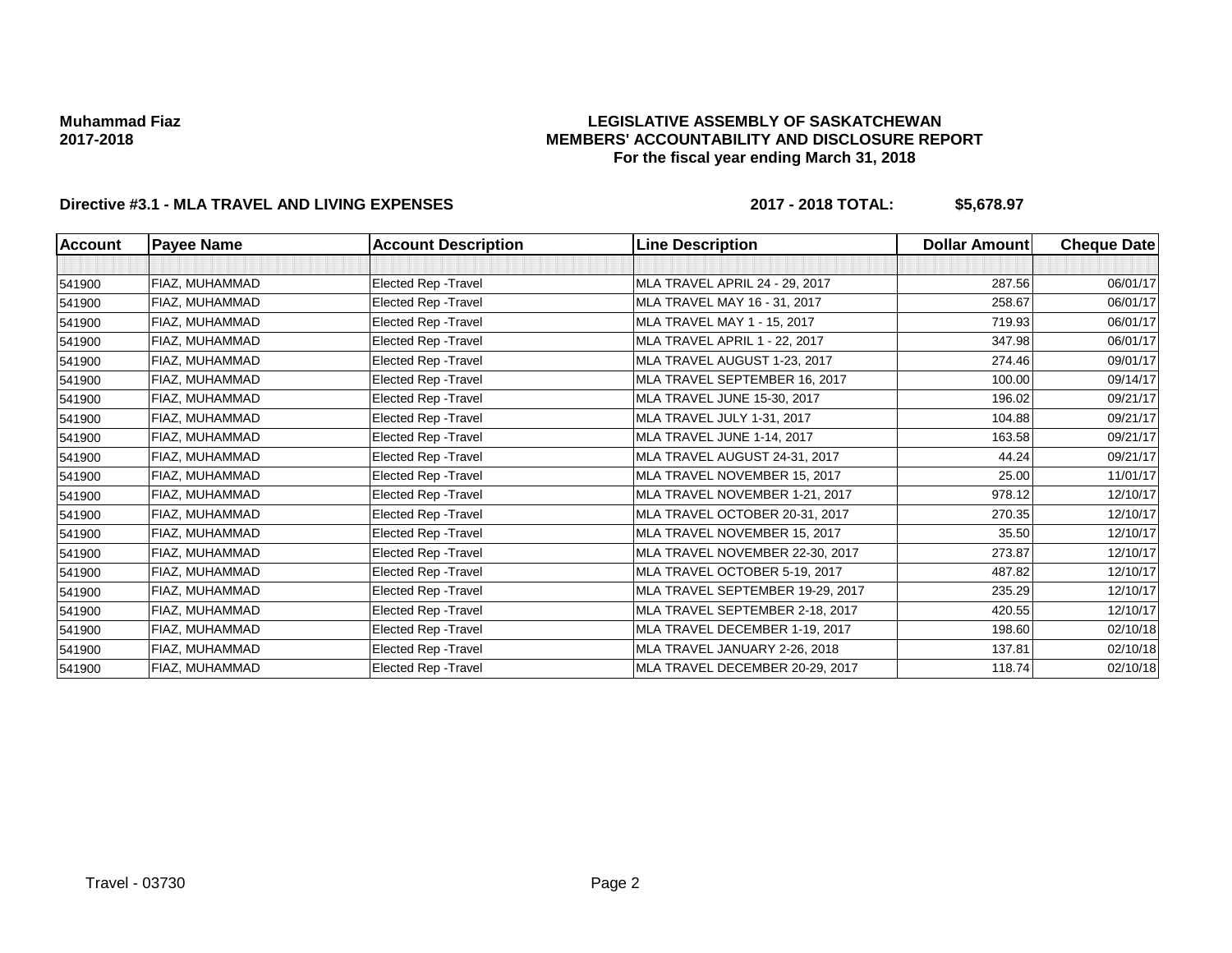### **LEGISLATIVE ASSEMBLY OF SASKATCHEWAN MEMBERS' ACCOUNTABILITY AND DISCLOSURE REPORT For the fiscal year ending March 31, 2018**

| <b>Account</b> | <b>Payee Name</b>                                                                             | <b>Account Description</b>                | <b>Line Description</b>                        | <b>Dollar Amount</b> | <b>Cheque Date</b> |
|----------------|-----------------------------------------------------------------------------------------------|-------------------------------------------|------------------------------------------------|----------------------|--------------------|
|                |                                                                                               |                                           |                                                |                      |                    |
| 522000         | ASSOCIATION OF PROFESSIONAL<br><b>ENGINEERS &amp; GEOSCIENTISTS OF</b><br><b>SASKATCHEWAN</b> | Rent of Ground, Buildings and Other Space | SEPTEMBER 2017 MLA OFFICE RENT                 | 2,200.00             | 10/01/17           |
|                | ASSOCIATION OF PROFESSIONAL                                                                   |                                           |                                                |                      |                    |
|                | <b>ENGINEERS &amp; GEOSCIENTISTS OF</b>                                                       |                                           |                                                |                      |                    |
| 522000         | <b>SASKATCHEWAN</b>                                                                           | Rent of Ground, Buildings and Other Space | OCTOBER 2017 MLA OFFICE RENT                   | 2,200.00             | 10/02/17           |
|                | <b>ASSOCIATION OF PROFESSIONAL</b><br><b>ENGINEERS &amp; GEOSCIENTISTS OF</b>                 |                                           |                                                |                      |                    |
| 522000         | <b>SASKATCHEWAN</b>                                                                           | Rent of Ground, Buildings and Other Space | NOVEMBER 2017 MLA OFFICE RENT                  | 2,200.00             | 11/01/17           |
|                | <b>ASSOCIATION OF PROFESSIONAL</b><br><b>ENGINEERS &amp; GEOSCIENTISTS OF</b>                 |                                           |                                                |                      |                    |
| 522000         | <b>SASKATCHEWAN</b>                                                                           | Rent of Ground, Buildings and Other Space | DECEMBER 2017 MLA OFFICE RENT                  | 2,200.00             | 01/01/18           |
| 522000         | <b>COLLIERS INTERNATIONAL</b>                                                                 | Rent of Ground, Buildings and Other Space | DECEMBER 2017 MLA OFFICE RENT-NO<br><b>GST</b> | 210.04               | 03/31/18           |
| 522000         | <b>COLLIERS INTERNATIONAL</b>                                                                 | Rent of Ground, Buildings and Other Space | JANUARY 2018 MLA OFFICE RENT-NO GST            | 262.68               | 03/31/18           |
| 522000         | <b>COLLIERS INTERNATIONAL</b>                                                                 | Rent of Ground, Buildings and Other Space | FEBRUARY 2018 MLA OFFICE RENT-NO<br><b>GST</b> | 1,001.44             | 03/31/18           |
| 522000         | <b>COLLIERS INTERNATIONAL</b>                                                                 | Rent of Ground, Buildings and Other Space | MARCH 2018 MLA OFFICE RENT-NO GST              | 1,853.02             | 03/31/18           |
| 522000         | <b>ICR COMMERCIAL REAL ESTATE</b>                                                             | Rent of Ground, Buildings and Other Space | JAN 2017 MLA OFFICE RENT&DEPOSIT               | 5,078.40             | 12/01/17           |
| 522000         | NORTH PASQUA DEVELOPMENT                                                                      | Rent of Ground, Buildings and Other Space | <b>APRIL CONSTITUENCY OFFICE RENT</b>          | 2,400.00             | 04/01/17           |
| 522000         | NORTH PASQUA DEVELOPMENT                                                                      | Rent of Ground, Buildings and Other Space | MAY 2017 MLA OFFICE RENT                       | 2,400.00             | 05/01/17           |
| 522000         | NORTH PASQUA DEVELOPMENT                                                                      | Rent of Ground, Buildings and Other Space | JUNE 2017 MLA OFFICE RENT                      | 2,400.00             | 06/01/17           |
| 522000         | NORTH PASQUA DEVELOPMENT                                                                      | Rent of Ground, Buildings and Other Space | JULY 2017 MLA OFFICE RENT                      | 2,400.00             | 07/01/17           |
| 522000         | NORTH PASQUA DEVELOPMENT                                                                      | Rent of Ground, Buildings and Other Space | <b>AUGUST 2017 MLA OFFICE RENT</b>             | 2,400.00             | 08/01/17           |
| 522200         | GOLD BUSINESS MACHINES LTD.                                                                   | Rent of Photocopiers                      | <b>COPIER CHARGES</b>                          | 152.77               | 05/01/17           |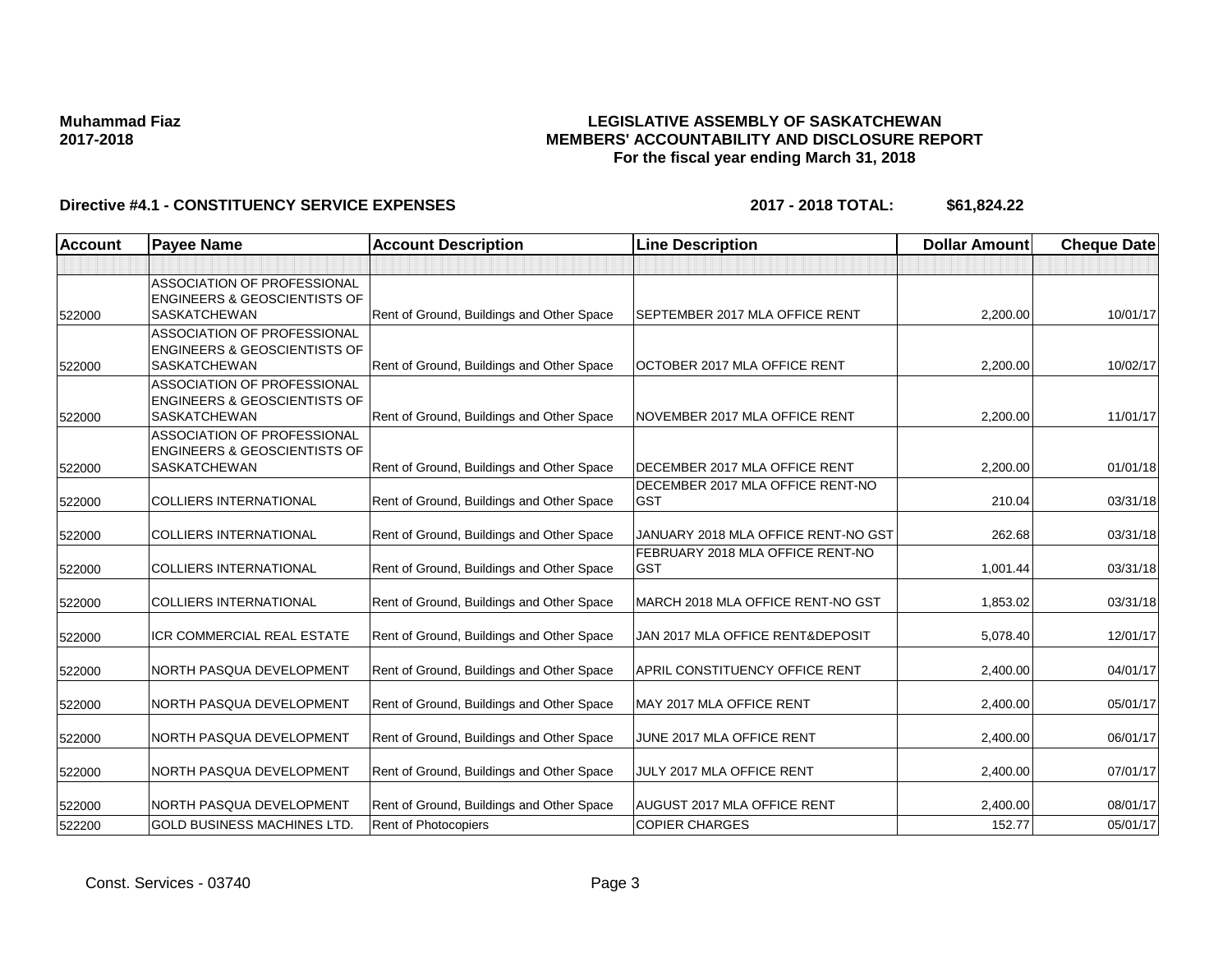### **LEGISLATIVE ASSEMBLY OF SASKATCHEWAN MEMBERS' ACCOUNTABILITY AND DISCLOSURE REPORT For the fiscal year ending March 31, 2018**

| <b>Account</b> | <b>Payee Name</b>                                   | <b>Account Description</b>           | <b>Line Description</b>               | <b>Dollar Amount</b> | <b>Cheque Date</b> |
|----------------|-----------------------------------------------------|--------------------------------------|---------------------------------------|----------------------|--------------------|
|                |                                                     |                                      |                                       |                      |                    |
| 522200         | <b>GOLD BUSINESS MACHINES LTD.</b>                  | Rent of Photocopiers                 | <b>COPIER CHARGES</b>                 | 161.57               | 06/01/17           |
| 522200         | <b>GOLD BUSINESS MACHINES LTD.</b>                  | Rent of Photocopiers                 | <b>COPIER CHARGES</b>                 | 168.57               | 07/01/17           |
| 522200         | <b>GOLD BUSINESS MACHINES LTD.</b>                  | Rent of Photocopiers                 | <b>COPIER CHARGES</b>                 | 153.06               | 08/01/17           |
| 522200         | <b>GOLD BUSINESS MACHINES LTD.</b>                  | <b>Rent of Photocopiers</b>          | <b>COPIER CHARGES</b>                 | 154.15               | 09/01/17           |
| 522200         | <b>GOLD BUSINESS MACHINES LTD.</b>                  | Rent of Photocopiers                 | <b>COPIER CHARGES</b>                 | 162.34               | 10/02/17           |
| 522200         | <b>GOLD BUSINESS MACHINES LTD</b>                   | Rent of Photocopiers                 | <b>COPIER CHARGES</b>                 | 157.57               | 11/01/17           |
| 522200         | <b>GOLD BUSINESS MACHINES LTD.</b>                  | <b>Rent of Photocopiers</b>          | <b>COPIER CHARGES</b>                 | 157.39               | 01/01/18           |
| 522200         | <b>GOLD BUSINESS MACHINES LTD.</b>                  | <b>Rent of Photocopiers</b>          | <b>COPIER CHARGES</b>                 | 155.69               | 01/02/18           |
| 522200         | <b>GOLD BUSINESS MACHINES LTD.</b>                  | <b>Rent of Photocopiers</b>          | <b>COPIER CHARGES</b>                 | 155.85               | 02/01/18           |
| 522200         | <b>GOLD BUSINESS MACHINES LTD.</b>                  | <b>Rent of Photocopiers</b>          | <b>COPIER CHARGES</b>                 | 152.24               | 03/01/18           |
| 522200         | <b>GOLD BUSINESS MACHINES LTD</b>                   | Rent of Photocopiers                 | <b>COPIER CHARGES</b>                 | 154.06               | 03/27/18           |
|                | MINISTER OF FINANCE-MINISTRY                        |                                      | PHOTOCOPIER SERVICE FEES FOR 2017-    |                      |                    |
| 522200         | OF CENTRAL SERVICES                                 | Rent of Photocopiers                 | 18                                    | 100.00               | 03/01/18           |
| 522500         | FIAZ, MUHAMMAD                                      | <b>Insurance Premiums</b>            | REIMB: OFFICE INSURANCE C70129456-0   | 474.00               | 08/01/17           |
| 525000         | FIAZ, MUHAMMAD                                      | Postal, Courier, Freight and Related | <b>REIMB: POSTAGE</b>                 | 223.13               | 08/01/17           |
| 525000         | FIAZ, MUHAMMAD                                      | Postal, Courier, Freight and Related | <b>REIMB: POSTAGE</b>                 | 26.78                | 08/01/17           |
| 525000         | FIAZ, MUHAMMAD                                      | Postal, Courier, Freight and Related | <b>REIMB: POSTAGE</b>                 | 142.80               | 08/01/17           |
| 525000         | FIAZ, MUHAMMAD                                      | Postal, Courier, Freight and Related | <b>REIMB: POSTAGE</b>                 | 45.63                | 10/01/17           |
| 525000         | FIAZ, MUHAMMAD                                      | Postal, Courier, Freight and Related | <b>REIMB: MAIL FORWARDING SERVICE</b> | 169.73               | 10/04/17           |
| 525000         | FIAZ, MUHAMMAD                                      | Postal, Courier, Freight and Related | <b>REIMB: POSTAGE</b>                 | 89.25                | 01/01/18           |
| 525000         | FIAZ, MUHAMMAD                                      | Postal, Courier, Freight and Related | <b>REIMB: MAIL FORWARDING</b>         | 21.00                | 01/15/18           |
| 525000         | FIAZ, MUHAMMAD                                      | Postal, Courier, Freight and Related | <b>REIMB: POSTAGE</b>                 | 26.78                | 03/01/18           |
| 525000         | MINISTER OF FINANCE-MINISTRY<br>OF CENTRAL SERVICES | Postal, Courier, Freight and Related | JUNE 2017 MAIL SERVICES               | 1,250.59             | 07/20/17           |
| 525000         | MINISTER OF FINANCE-MINISTRY<br>OF CENTRAL SERVICES | Postal, Courier, Freight and Related | DECEMBER 2017 MAIL SERVICES           | 1,394.77             | 02/01/18           |
| 525000         | PETRYCHYN, KIMBERLY D                               | Postal, Courier, Freight and Related | POSTAGE/OFFICE SUPPLIES               | 26.78                | 06/13/17           |
| 525000         | <b>WESTERN LITHO PRINTERS LTD.</b>                  | Postal, Courier, Freight and Related | POSTCARDS - NO GST                    | 244.38               | 08/01/17           |
| 528000         | <b>GOLD BUSINESS MACHINES LTD</b>                   | <b>Support Services</b>              | TECHNOLOGY SUPPORT SERVICES           | 129.00               | 10/02/17           |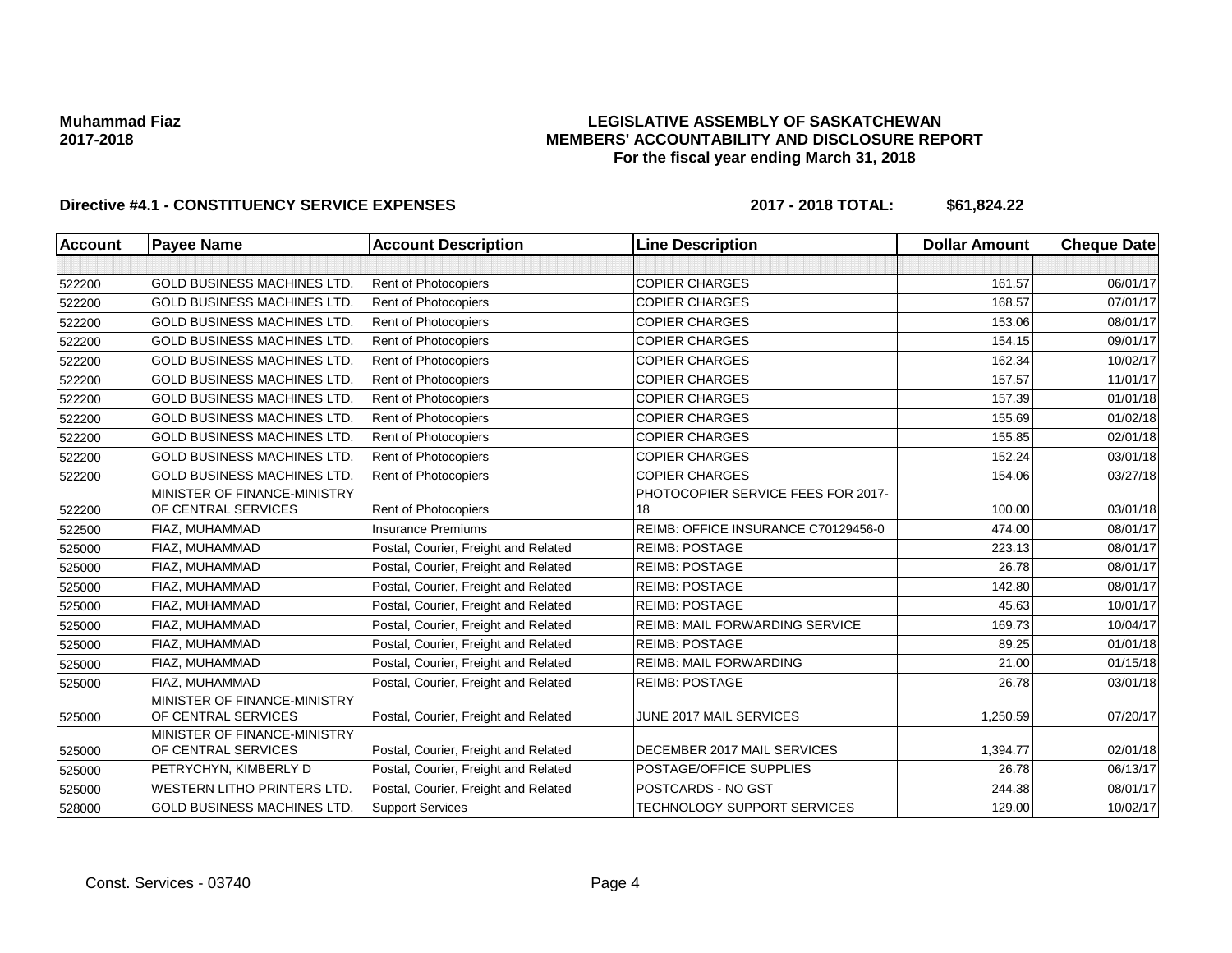### **LEGISLATIVE ASSEMBLY OF SASKATCHEWAN MEMBERS' ACCOUNTABILITY AND DISCLOSURE REPORT For the fiscal year ending March 31, 2018**

| <b>Account</b> | <b>Payee Name</b>                                                      | <b>Account Description</b>              | <b>Line Description</b>            | <b>Dollar Amount</b> | <b>Cheque Date</b> |
|----------------|------------------------------------------------------------------------|-----------------------------------------|------------------------------------|----------------------|--------------------|
|                |                                                                        |                                         |                                    |                      |                    |
| 529000         | <b>ERWIN'S MOVING &amp; DELIVERY LTD. General Contractual Services</b> |                                         | <b>MOVING SERVICES</b>             | 600.00               | 09/01/17           |
| 529000         | ERWIN'S MOVING & DELIVERY LTD.                                         | <b>General Contractual Services</b>     | <b>MOVING SERVICES</b>             | 620.00               | 01/01/18           |
| 529000         | FIAZ, MUHAMMAD                                                         | <b>General Contractual Services</b>     | REIMB: REKEYING/UNLOCKING SERVICES | 120.00               | 01/01/18           |
| 529000         | <b>GOLD BUSINESS MACHINES LTD</b>                                      | <b>General Contractual Services</b>     | MOVING&CONNECTION SERVICES         | 120.00               | 09/06/17           |
| 529000         | <b>GOLD BUSINESS MACHINES LTD.</b>                                     | <b>General Contractual Services</b>     | MOVING&CONNECTION SERVICES         | 126.00               | 02/01/18           |
| 530000         | <b>SLEEK ADVERTISING LTD.</b>                                          | <b>Communications Development Costs</b> | ADVERTISING&DEVELOPMENT-NO GST     | 84.80                | 01/26/18           |
| 530100         | <b>PATTISON OUTDOOR</b><br><b>ADVERTISING LTD.</b>                     | <b>Communcations Production</b>         | <b>PRODUCTION &amp; DIEM FEE</b>   | 78.12                | 05/01/17           |
| 530100         | <b>PATTISON OUTDOOR</b><br><b>ADVERTISING LTD.</b>                     | <b>Communcations Production</b>         | <b>PRODUCTION &amp; DIEM FEE</b>   | 267.00               | 05/01/17           |
| 530100         | <b>PATTISON OUTDOOR</b><br><b>ADVERTISING LTD.</b>                     | <b>Communcations Production</b>         | PRODUCTION DIEM FEES               | 78.12                | 10/01/17           |
| 530100         | <b>PATTISON OUTDOOR</b><br><b>ADVERTISING LTD.</b>                     | <b>Communcations Production</b>         | PRODUCTION& DIEM FEE               | 78.12                | 11/01/17           |
| 530100         | <b>PATTISON OUTDOOR</b><br><b>ADVERTISING LTD.</b>                     | <b>Communcations Production</b>         | PRODUCTION & DIEM FEE              | 78.14                | 01/22/18           |
| 530100         | <b>PATTISON OUTDOOR</b><br><b>ADVERTISING LTD.</b>                     | <b>Communcations Production</b>         | PRODUCTION & DIEM FEE              | 297.00               | 01/22/18           |
| 530300         | <b>MARU GROUP CANADA INC.</b>                                          | Primary Research/Focus group            | AD HOC CONSULTING - NO GST         | 607.15               | 07/01/17           |
| 530300         | <b>MARU GROUP CANADA INC.</b>                                          | Primary Research/Focus group            | AD HOC CONSULTING - NO GST         | 646.74               | 01/01/18           |
| 530300         | MARU GROUP CANADA INC.                                                 | Primary Research/Focus group            | AD HOC CONSULTING - NO GST         | 632.97               | 03/01/18           |
| 530500         | <b>FABMAR COMMUNICATIONS LTD.</b>                                      | Media Placement                         | ADVERTISING - NO GST               | 52.16                | 03/01/18           |
| 530500         | <b>FABMAR COMMUNICATIONS LTD</b>                                       | Media Placement                         | ADVERTISING - NO GST               | 52.16                | 03/01/18           |
| 530500         | <b>GOLDEN WEST BROADCASTING</b><br>LTD.                                | Media Placement                         | ADVERTISING - NO GST               | 80.37                | 03/01/18           |
| 530500         | GOLDEN WEST BROADCASTING<br>LTD.                                       | Media Placement                         | <b>ADVERTISING</b>                 | 66.98                | 03/01/18           |
| 530500         | GOLDEN WEST BROADCASTING<br>LTD.                                       | Media Placement                         | ADVERTISING - NO GST               | 34.23                | 03/01/18           |
| 530500         | HARVARD BROADCASTING INC.                                              | Media Placement                         | <b>ADVERTISING</b>                 | 159.70               | 03/01/18           |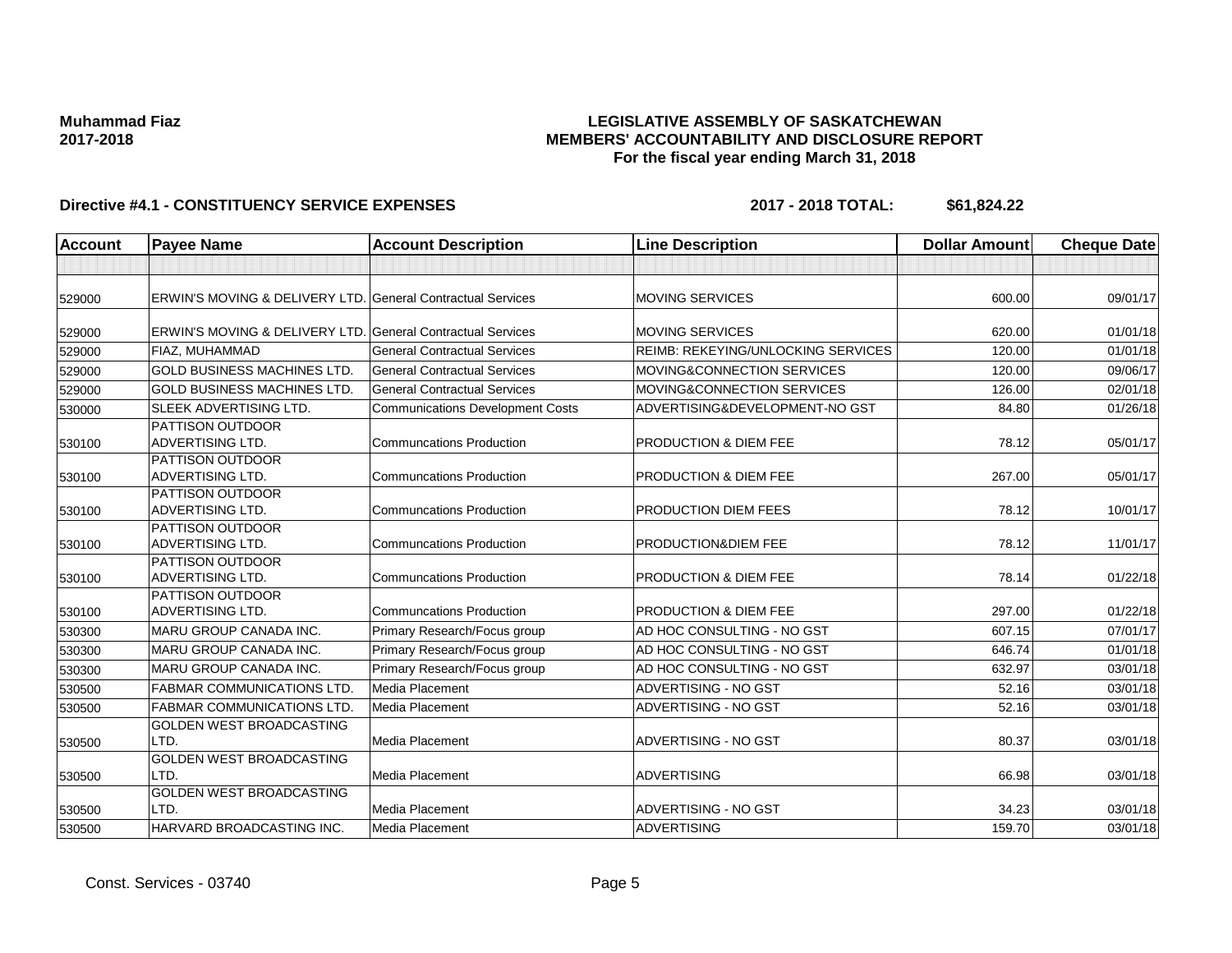### **LEGISLATIVE ASSEMBLY OF SASKATCHEWAN MEMBERS' ACCOUNTABILITY AND DISCLOSURE REPORT For the fiscal year ending March 31, 2018**

| <b>Account</b> | <b>Payee Name</b>                                  | <b>Account Description</b> | <b>Line Description</b>            | <b>Dollar Amount</b> | <b>Cheque Date</b> |
|----------------|----------------------------------------------------|----------------------------|------------------------------------|----------------------|--------------------|
|                |                                                    |                            |                                    |                      |                    |
|                | <b>JIM PATTISON BROADCAST</b>                      |                            |                                    |                      |                    |
| 530500         | <b>GROUP</b>                                       | Media Placement            | <b>ADVERTISING</b>                 | 69.07                | 03/01/18           |
|                | <b>JIM PATTISON BROADCAST</b>                      |                            |                                    |                      |                    |
| 530500         | <b>GROUP</b>                                       | Media Placement            | <b>ADVERTISING</b>                 | 72.14                | 03/01/18           |
| 530500         | LOK AWAAZ INC.                                     | Media Placement            | <b>ADVERTISING</b>                 | 300.00               | 07/01/17           |
| 530500         | LOK AWAAZ INC.                                     | Media Placement            | <b>ADVERTISING</b>                 | 450.00               | 07/01/17           |
| 530500         | LOK AWAAZ INC.                                     | Media Placement            | <b>ADVERTISING</b>                 | 200.00               | 11/01/17           |
| 530500         | <b>MURRAY'S SIGNS</b>                              | Media Placement            | OFFICE SIGNAGE/INSTALLATION-NO GST | 683.00               | 01/18/18           |
| 530500         | <b>OUTFRONT MEDIA CANADA</b>                       | Media Placement            | <b>ADVERTISING</b>                 | 1,150.00             | 01/01/18           |
|                | <b>PATTISON OUTDOOR</b>                            |                            |                                    |                      |                    |
| 530500         | <b>ADVERTISING LTD.</b>                            | Media Placement            | <b>ADVERTISING</b>                 | 225.00               | 05/01/17           |
|                | PATTISON OUTDOOR                                   |                            |                                    |                      |                    |
| 530500         | ADVERTISING LTD.                                   | Media Placement            | <b>ADVERTISING</b>                 | 225.00               | 06/01/17           |
|                | <b>PATTISON OUTDOOR</b>                            |                            |                                    |                      |                    |
| 530500         | <b>ADVERTISING LTD.</b>                            | Media Placement            | <b>ADVERTISING</b>                 | 225.00               | 07/01/17           |
|                | <b>PATTISON OUTDOOR</b>                            |                            |                                    |                      |                    |
| 530500         | <b>ADVERTISING LTD.</b>                            | Media Placement            | <b>ADVERTISING</b>                 | 225.00               | 08/01/17           |
|                | <b>PATTISON OUTDOOR</b><br><b>ADVERTISING LTD.</b> | Media Placement            | <b>ADVERTISING</b>                 | 225.00               | 08/14/17           |
| 530500         | <b>PATTISON OUTDOOR</b>                            |                            |                                    |                      |                    |
| 530500         | <b>ADVERTISING LTD.</b>                            | Media Placement            | <b>ADVERTISING</b>                 | 225.00               | 09/11/17           |
|                | PATTISON OUTDOOR                                   |                            |                                    |                      |                    |
| 530500         | <b>ADVERTISING LTD.</b>                            | Media Placement            | <b>ADVERTISING</b>                 | 225.00               | 10/09/17           |
|                | <b>PATTISON OUTDOOR</b>                            |                            |                                    |                      |                    |
| 530500         | <b>ADVERTISING LTD.</b>                            | Media Placement            | <b>ADVERTISING</b>                 | 225.00               | 11/06/17           |
|                | <b>PATTISON OUTDOOR</b>                            |                            |                                    |                      |                    |
| 530500         | <b>ADVERTISING LTD.</b>                            | Media Placement            | <b>ADVERTISING</b>                 | 1,000.00             | 01/01/18           |
|                | <b>PATTISON OUTDOOR</b>                            |                            |                                    |                      |                    |
| 530500         | <b>ADVERTISING LTD.</b>                            | Media Placement            | <b>ADVERTISING</b>                 | 225.00               | 01/01/18           |
|                | <b>PATTISON OUTDOOR</b>                            |                            |                                    |                      |                    |
| 530500         | <b>ADVERTISING LTD.</b>                            | Media Placement            | <b>ADVERTISING</b>                 | 225.00               | 02/01/18           |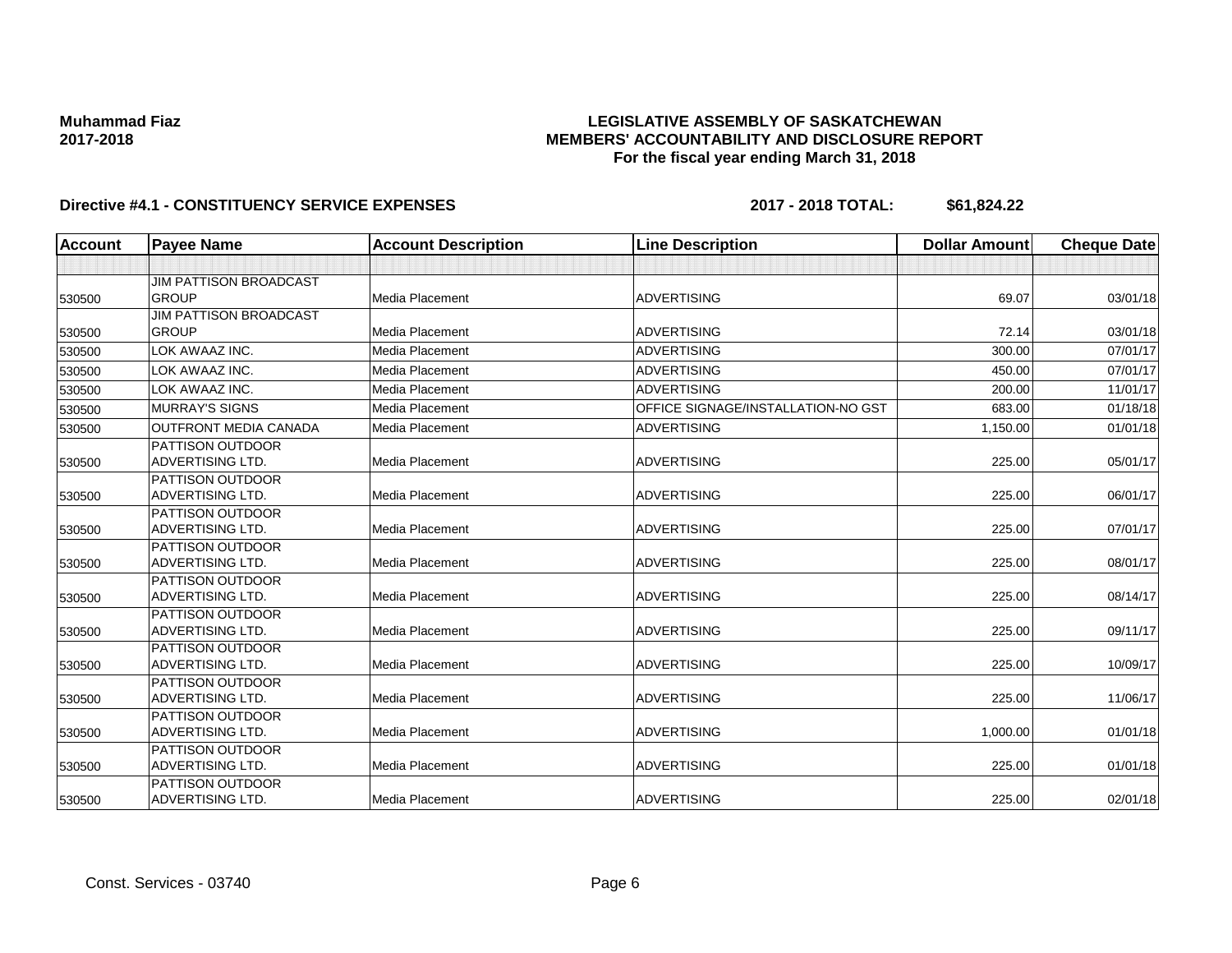### **LEGISLATIVE ASSEMBLY OF SASKATCHEWAN MEMBERS' ACCOUNTABILITY AND DISCLOSURE REPORT For the fiscal year ending March 31, 2018**

| <b>Account</b> | <b>Payee Name</b>                              | <b>Account Description</b> | <b>Line Description</b>         | <b>Dollar Amount</b> | <b>Cheque Date</b> |
|----------------|------------------------------------------------|----------------------------|---------------------------------|----------------------|--------------------|
|                |                                                |                            |                                 |                      |                    |
|                | PATTISON OUTDOOR                               |                            |                                 |                      |                    |
| 530500         | ADVERTISING LTD.                               | Media Placement            | <b>ADVERTISING</b>              | 225.00               | 03/01/18           |
|                | PATTISON OUTDOOR                               |                            |                                 |                      |                    |
| 530500         | ADVERTISING LTD.                               | Media Placement            | <b>ADVERTISING</b>              | 225.00               | 03/01/18           |
| 530500         | PATTISON OUTDOOR<br>ADVERTISING LTD.           | Media Placement            | <b>ADVERTISING</b>              | 112.50               | 03/26/18           |
| 530500         | POSTCARD PORTABLES REGINA                      | <b>Media Placement</b>     | <b>ADVERTISING</b>              | 385.00               | 06/17/17           |
| 530500         | POSTCARD PORTABLES REGINA                      | Media Placement            | <b>ADVERTISING</b>              | 205.00               | 01/01/18           |
| 530500         | POSTCARD PORTABLES REGINA                      | Media Placement            | <b>ADVERTISING</b>              | 205.00               | 01/01/18           |
| 530500         | POSTCARD PORTABLES REGINA                      | Media Placement            | <b>ADVERTISING</b>              | 385.00               | 01/01/18           |
| 530500         | POSTCARD PORTABLES REGINA                      | Media Placement            | <b>ADVERTISING</b>              | 205.00               | 01/23/18           |
| 530500         | POSTCARD PORTABLES REGINA                      | <b>Media Placement</b>     | <b>ADVERTISING</b>              | 275.00               | 03/01/18           |
| 530500         | POSTCARD PORTABLES REGINA                      | Media Placement            | <b>ADVERTISING</b>              | 205.00               | 03/21/18           |
|                | PRAIRIE ADVERTISING                            |                            |                                 |                      |                    |
| 530500         | <b>DISTRIBUTORS LTD.</b>                       | Media Placement            | ADVERTISING - NO GST            | 226.90               | 01/01/18           |
| 530500         | RAWLCO RADIO LTD.                              | Media Placement            | <b>ADVERTISING</b>              | 76.74                | 03/01/18           |
| 530500         | RAWLCO RADIO LTD.                              | Media Placement            | <b>ADVERTISING</b>              | 104.37               | 03/01/18           |
| 530500         | RAWLCO RADIO LTD.                              | Media Placement            | <b>ADVERTISING</b>              | 76.74                | 03/01/18           |
| 530500         | RAWLCO RADIO LTD.                              | Media Placement            | <b>ADVERTISING</b>              | 116.65               | 03/01/18           |
| 530500         | <b>RAWLCO TRANSIT</b>                          | Media Placement            | ADVERTISING - NO GST            | 188.60               | 05/01/17           |
| 530500         | <b>RAWLCO TRANSIT</b>                          | Media Placement            | ADVERTISING - NO GST            | 250.00               | 06/01/17           |
| 530500         | <b>RAWLCO TRANSIT</b>                          | Media Placement            | ADVERTISING - NO GST            | 250.00               | 07/01/17           |
| 530500         | <b>RAWLCO TRANSIT</b>                          | Media Placement            | ADVERTISING - NO GST            | 62.50                | 08/01/17           |
| 530500         | <b>RAWLCO TRANSIT</b>                          | Media Placement            | ADVERTISING - NO GST            | 375.00               | 10/01/17           |
| 530500         | <b>RAWLCO TRANSIT</b>                          | Media Placement            | ADVERTISING - NO GST            | 187.50               | 11/01/17           |
| 530500         | SLEEK ADVERTISING LTD.                         | Media Placement            | ADVERTISING&DEVELOPMENT-NO GST  | 1,020.91             | 01/26/18           |
| 530500         | <b>WESTERN PRODUCER</b><br><b>PUBLICATIONS</b> | Media Placement            | <b>ADVERTISING</b>              | 87.57                | 03/07/18           |
| 530800         | <b>WESTERN LITHO PRINTERS LTD.</b>             | <b>Publications</b>        | POSTCARDS - NO GST              | 1,113.00             | 08/01/17           |
| 530900         | <b>WESTERN LITHO PRINTERS LTD.</b>             | <b>Promotional Items</b>   | <b>CHRISTMAS CARDS - NO GST</b> | 1,054.70             | 03/01/18           |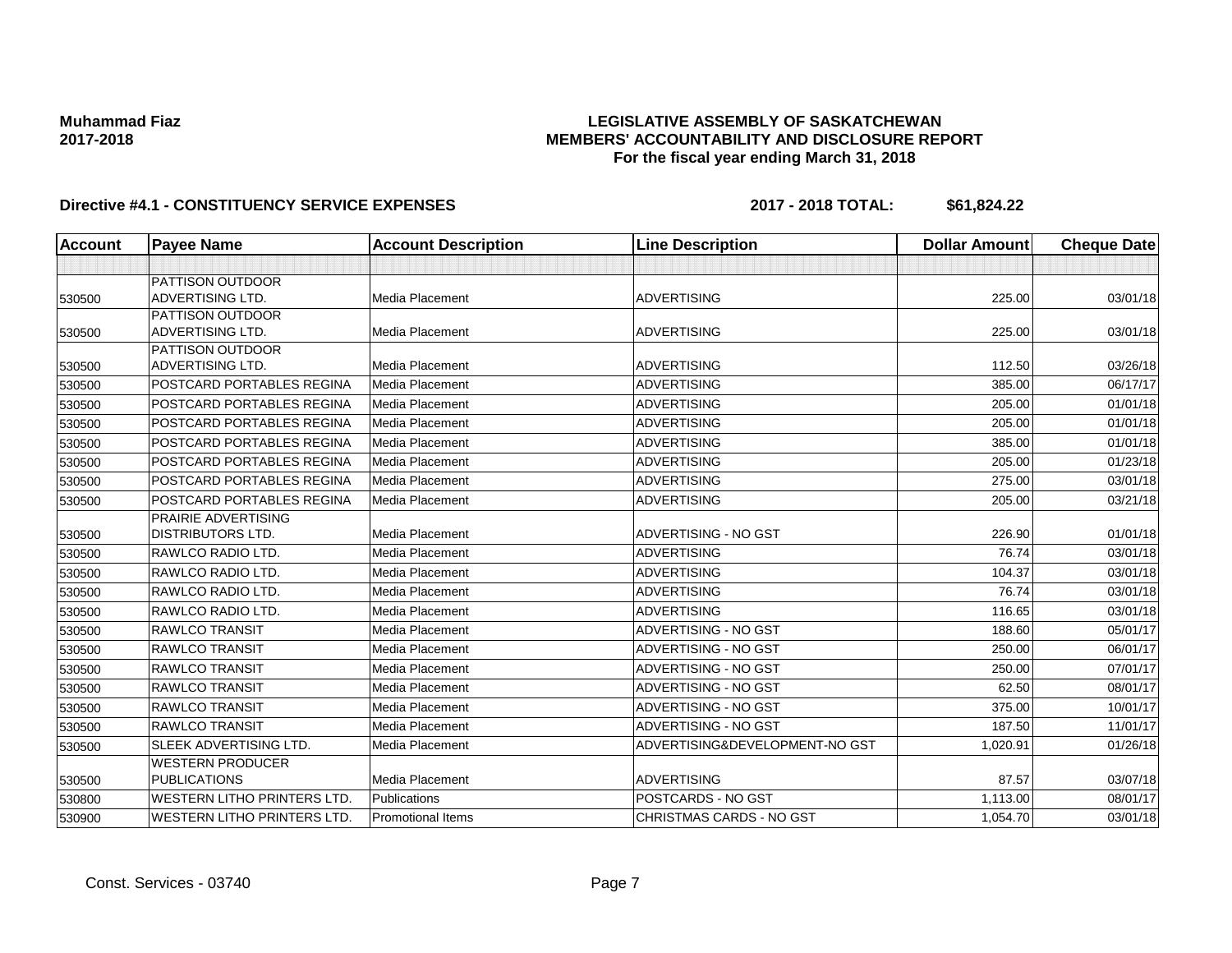### **LEGISLATIVE ASSEMBLY OF SASKATCHEWAN MEMBERS' ACCOUNTABILITY AND DISCLOSURE REPORT For the fiscal year ending March 31, 2018**

| <b>Account</b> | <b>Payee Name</b>                  | <b>Account Description</b>                                        | <b>Line Description</b>                   | <b>Dollar Amount</b> | <b>Cheque Date</b> |
|----------------|------------------------------------|-------------------------------------------------------------------|-------------------------------------------|----------------------|--------------------|
|                |                                    |                                                                   |                                           |                      |                    |
| 542000         | PETRYCHYN, KIMBERLY D              | Travel                                                            | C.A. TRAVEL JUNE 20, 2017                 | 6.08                 | 08/01/17           |
| 542000         | PETRYCHYN, KIMBERLY D              | Travel                                                            | C.A. TRAVEL APRIL 13, 2017                | 27.07                | 05/01/17           |
| 542000         | PETRYCHYN, KIMBERLY D              | Travel                                                            | C.A. TRAVEL APRIL 26, 2017                | 58.79                | 05/01/17           |
| 542000         | PETRYCHYN, KIMBERLY D              | Travel                                                            | C.A. TRAVEL MAY 2017                      | 41.40                | 06/01/17           |
| 542000         | PETRYCHYN, KIMBERLY D              | <b>Travel</b>                                                     | C.A. TRAVEL JUNE 2017                     | 38.97                | 06/13/17           |
| 542000         | WASIM, MONA                        | Travel                                                            | C.A. TRAVEL JULY 19, 2017                 | 26.40                | 08/01/17           |
| 542000         | WASIM, MONA                        | Travel                                                            | C.A. TRAVEL JUNE 21-22, 2017              | 4.11                 | 08/09/17           |
| 542000         | WASIM, MONA                        | Travel                                                            | C.A. TRAVEL AUGUST 18, 2017               | 2.66                 | 08/18/17           |
| 542000         | WASIM, MONA                        | Travel                                                            | C.A. TRAVEL OCTOBER 18-24, 2017           | 26.17                | 11/01/17           |
| 543201         | LEGISLATIVE FOOD SERVICE           | Deputy Minister/Ministry Head Business<br>Expenses - Refreshments | <b>STUDENT DRINKS</b>                     | 31.80                | 03/27/18           |
| 550100         | <b>WESTERN LITHO PRINTERS LTD.</b> | <b>Printed Forms</b>                                              | <b>ENVELOPES - NO GST</b>                 | 156.40               | 06/01/17           |
| 550100         | <b>WESTERN LITHO PRINTERS LTD.</b> | <b>Printed Forms</b>                                              | THANK CARDS/ENVELOPES NO GST              | 320.70               | 08/01/17           |
| 550102         | <b>WESTERN LITHO PRINTERS LTD.</b> | Letterhead, Envelopes, Business Cards, etc.                       | <b>BUSINESS CARDS - NO GST</b>            | 145.80               | 03/22/18           |
| 555000         | FIAZ, MUHAMMAD                     | Other Material and Supplies                                       | <b>REIMB: OFFICE SUPPLIES</b>             | 212.00               | 08/14/17           |
| 555000         | FIAZ, MUHAMMAD                     | Other Material and Supplies                                       | <b>REIMB: OFFICE SUPPLIES</b>             | 27.00                | 11/01/17           |
| 555000         | FIAZ, MUHAMMAD                     | Other Material and Supplies                                       | <b>REIMB: MISC. &amp; OFFICE SUPPLIES</b> | 195.14               | 01/17/18           |
| 555000         | FIAZ, MUHAMMAD                     | Other Material and Supplies                                       | REIMB: MISC. & OFFICE SUPPLIES            | 5.54                 | 03/23/18           |
| 555000         | NIMBUS WATER OF CANADA             | Other Material and Supplies                                       | <b>BOTTLED WATER</b>                      | 19.35                | 05/01/17           |
| 555000         | NIMBUS WATER OF CANADA             | <b>Other Material and Supplies</b>                                | <b>BOTTLED WATER</b>                      | 6.45                 | 05/01/17           |
| 555000         | NIMBUS WATER OF CANADA             | <b>Other Material and Supplies</b>                                | <b>BOTTLED WATER</b>                      | 6.45                 | 06/01/17           |
| 555000         | NIMBUS WATER OF CANADA             | Other Material and Supplies                                       | <b>BOTTLED WATER</b>                      | 6.45                 | 08/01/17           |
| 555000         | NIMBUS WATER OF CANADA             | Other Material and Supplies                                       | <b>BOTTLED WATER</b>                      | 2.90                 | 11/01/17           |
| 555000         | NIMBUS WATER OF CANADA             | Other Material and Supplies                                       | <b>BOTTLED WATER</b>                      | 12.90                | 01/01/18           |
| 555000         | NIMBUS WATER OF CANADA             | Other Material and Supplies                                       | <b>BOTTLED WATER</b>                      | 6.45                 | 01/01/18           |
| 555000         | NIMBUS WATER OF CANADA             | Other Material and Supplies                                       | <b>BOTTLED WATER</b>                      | 6.45                 | 02/01/18           |
| 555000         | NIMBUS WATER OF CANADA             | Other Material and Supplies                                       | <b>BOTTLED WATER</b>                      | 6.45                 | 03/01/18           |
| 555000         | NIMBUS WATER OF CANADA             | Other Material and Supplies                                       | <b>BOTTLED WATER</b>                      | 19.35                | 03/31/18           |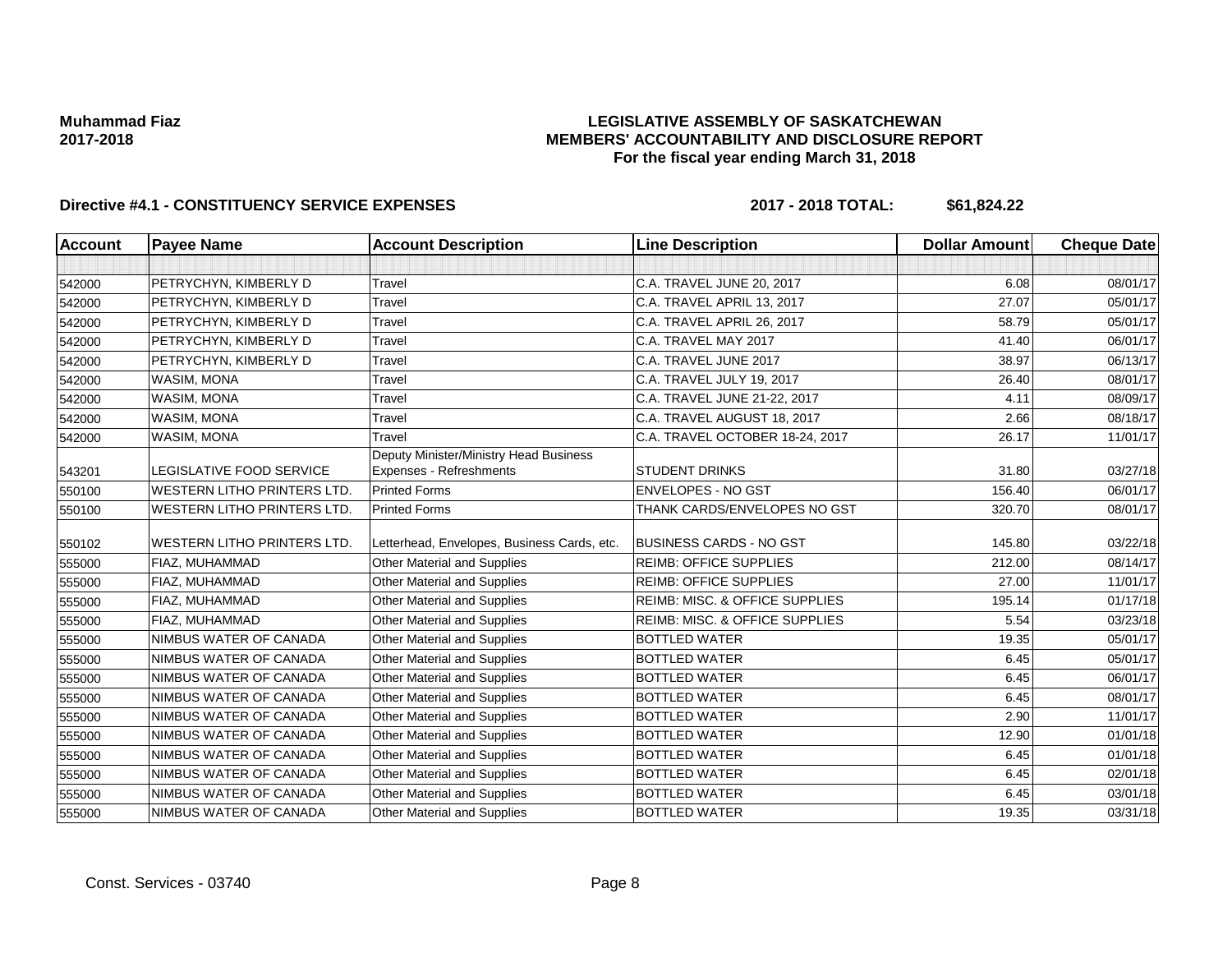### **LEGISLATIVE ASSEMBLY OF SASKATCHEWAN MEMBERS' ACCOUNTABILITY AND DISCLOSURE REPORT For the fiscal year ending March 31, 2018**

| <b>Account</b> | <b>Payee Name</b>             | <b>Account Description</b>           | <b>Line Description</b>                  | <b>Dollar Amount</b> | <b>Cheque Datel</b> |
|----------------|-------------------------------|--------------------------------------|------------------------------------------|----------------------|---------------------|
|                |                               |                                      |                                          |                      |                     |
| 555000         | PETRYCHYN, KIMBERLY D         | <b>Other Material and Supplies</b>   | <b>IMISC &amp; OFFICE SUPPLIES</b>       | 101.24               | 06/01/17            |
| 555000         | <b>PETRYCHYN, KIMBERLY D</b>  | <b>Other Material and Supplies</b>   | <b>POSTAGE/OFFICE SUPPLIES</b>           | 7.74                 | 06/13/17            |
| 555000         | <b>SLEEK ADVERTISING LTD.</b> | <b>Other Material and Supplies</b>   | <b>OFFICE SUPPLIES - NO GST</b>          | 33.92                | 01/01/18            |
|                | HIMSA CONSTRUCTION &          |                                      | <b>RENOVATION SUPPLIES&amp;LABOUR-NO</b> |                      |                     |
| 561300         | <b>RENOVATIONS INC.</b>       | Leasehold Improvements - Exp         | <b>GST</b>                               | 5,823.23             | 01/01/18            |
| 565200         | FIAZ, MUHAMMAD                | Office Furniture and Equipment - Exp | <b>REIMB: HEATERS</b>                    | 88.76                | 11/01/17            |
| 565200         | FIAZ. MUHAMMAD                | Office Furniture and Equipment - Exp | <b>REIMB: ARTWORK</b>                    | 221.99               | 03/15/18            |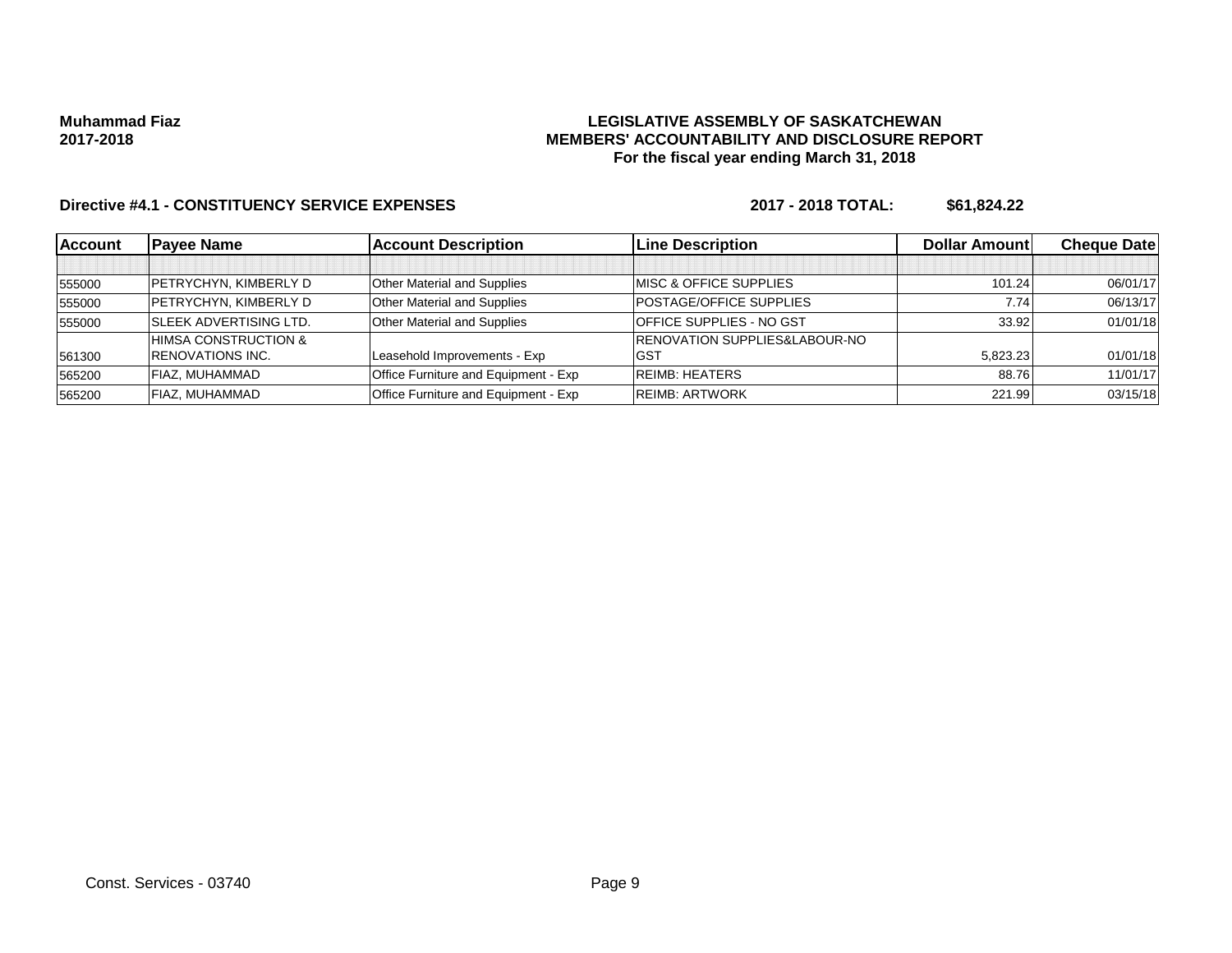### **LEGISLATIVE ASSEMBLY OF SASKATCHEWAN MEMBERS' ACCOUNTABILITY AND DISCLOSURE REPORT For the fiscal year ending March 31, 2018**

# Directive #6 - CONSTITUENCY ASSISTANT EXPENSES 2017 - 2018 TOTAL: \$45,188.97

| <b>Account</b> | <b>Payee Name</b>     | <b>Account Description</b> | <b>Dollar Amount</b> | <b>Cheque Date</b> |
|----------------|-----------------------|----------------------------|----------------------|--------------------|
|                |                       |                            |                      |                    |
| 513000         | PETRYCHYN, KIMBERLY D | Out-of-Scope Permanent     | 1,600.00             | 04/11/17           |
| 513000         | PETRYCHYN, KIMBERLY D | Out-of-Scope Permanent     | $-1,600.00$          | 04/11/17           |
| 513000         | PETRYCHYN, KIMBERLY D | Out-of-Scope Permanent     | 1600                 | 04/25/17           |
| 513000         | PETRYCHYN, KIMBERLY D | Out-of-Scope Permanent     | 1,600.00             | 05/09/17           |
| 513000         | PETRYCHYN, KIMBERLY D | Out-of-Scope Permanent     | 1440                 | 05/24/17           |
| 513000         | PETRYCHYN, KIMBERLY D | Out-of-Scope Permanent     | 1,520.00             | 06/06/17           |
| 513000         | PETRYCHYN, KIMBERLY D | Out-of-Scope Permanent     | 1,520.00             | 06/20/17           |
| 513000         | PETRYCHYN, KIMBERLY D | Out-of-Scope Permanent     | 1,520.00             | 07/05/17           |
| 513000         | PETRYCHYN, KIMBERLY D | Out-of-Scope Permanent     | 784.8                | 07/18/17           |
| 514000         | <b>BUKHARI, WAQAR</b> | Casual/Term                | 588.54               | 09/18/17           |
| 514000         | BUKHARI, WAQAR        | Casual/Term                | 224.21               | 09/26/17           |
| 514000         | BUKHARI, WAQAR        | Casual/Term                | 1,121.03             | 10/11/17           |
| 514000         | BUKHARI, WAQAR        | Casual/Term                | 1569.45              | 10/24/17           |
| 514000         | BUKHARI, WAQAR        | Casual/Term                | 448.41               | 11/07/17           |
| 514000         | BUKHARI, WAQAR        | Casual/Term                | 2,017.86             | 11/21/17           |
| 514000         | BUKHARI, WAQAR        | Casual/Term                | 1,681.55             | 12/05/17           |
| 514000         | <b>BUKHARI, WAQAR</b> | Casual/Term                | 2,242.07             | 12/19/17           |
| 514000         | <b>BUKHARI, WAQAR</b> | Casual/Term                | 1,457.34             | 01/03/18           |
| 514000         | MOHAN, ISHA           | Casual/Term                | 197.30               | 01/17/18           |
| 514000         | MOHAN, ISHA           | Casual/Term                | 0                    | 02/01/18           |
| 514000         | MOHAN, ISHA           | Casual/Term                | 73.98                | 03/01/18           |
| 514000         | WASIM, MONA           | Casual/Term                | 336.31               | 04/11/17           |
| 514000         | WASIM, MONA           | Casual/Term                | $-336.31$            | 04/11/17           |
| 514000         | WASIM, MONA           | Casual/Term                | 358.73               | 06/20/17           |
| 514000         | WASIM, MONA           | Casual/Term                | 695.04               | 07/05/17           |
| 514000         | WASIM, MONA           | Casual/Term                | 975.30               | 07/18/17           |
| 514000         | WASIM, MONA           | Casual/Term                | 2152.39              | 08/29/17           |
| 514000         | WASIM, MONA           | Casual/Term                | 1,614.29             | 09/13/17           |
| 514000         | WASIM, MONA           | Casual/Term                | 896.83               | 09/26/17           |